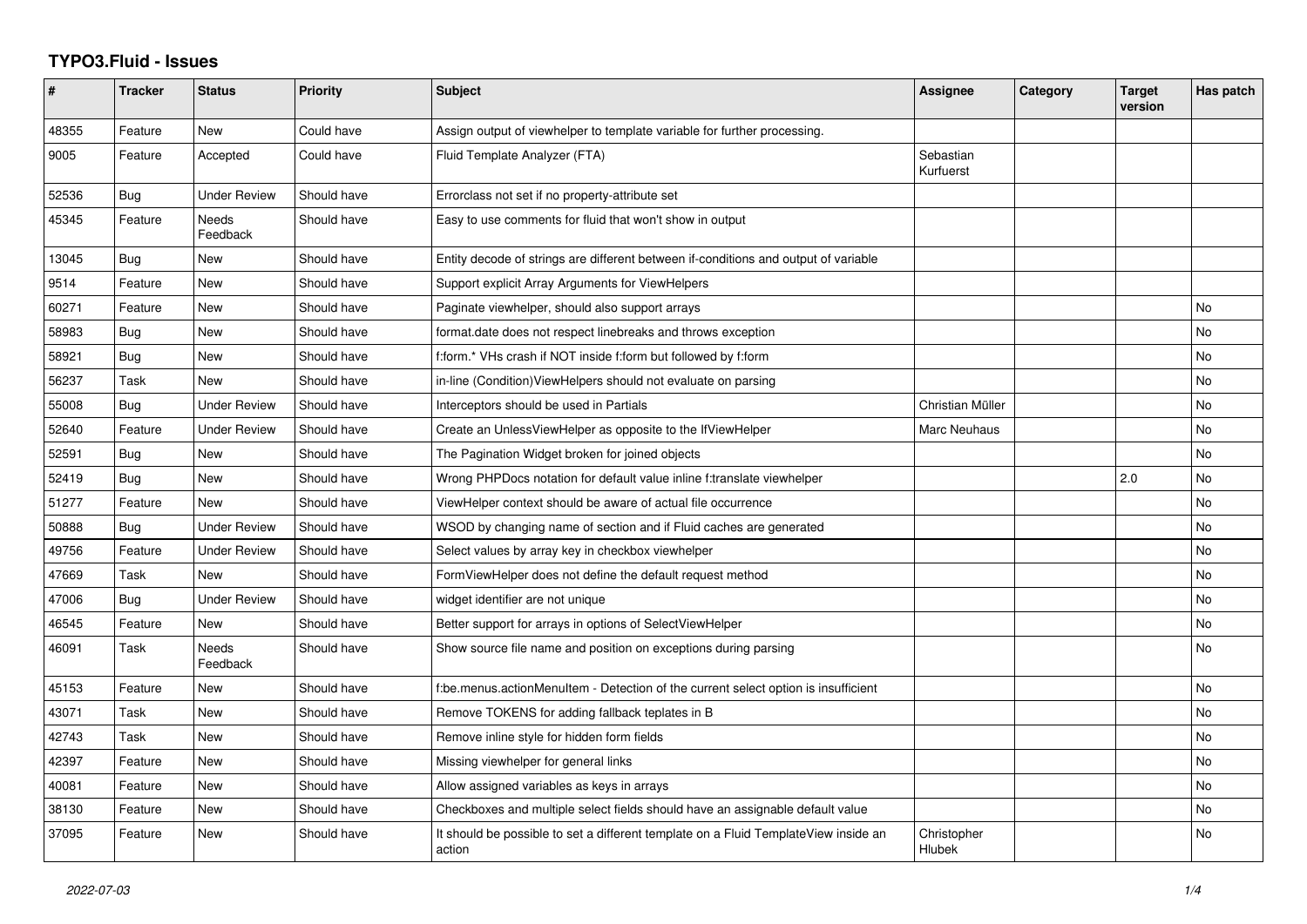| #     | <b>Tracker</b> | <b>Status</b>       | <b>Priority</b> | <b>Subject</b>                                                                                              | <b>Assignee</b>        | Category | <b>Target</b><br>version | Has patch |
|-------|----------------|---------------------|-----------------|-------------------------------------------------------------------------------------------------------------|------------------------|----------|--------------------------|-----------|
| 33215 | Feature        | New                 | Should have     | RFC: Dynamic values in ObjectAccess paths                                                                   |                        |          |                          | No        |
| 28554 | <b>Bug</b>     | New                 | Should have     | (v4) implement feature flag to disable caching                                                              |                        |          |                          | No        |
| 28553 | Bug            | New                 | Should have     | improve XHProf test setup                                                                                   |                        |          |                          | No        |
| 28552 | Bug            | New                 | Should have     | (v5) write ViewHelper test for compiled run; adjust functional test to do two passes<br>(uncached & cached) |                        |          |                          | No        |
| 28551 | Bug            | Accepted            | Should have     | (v4) backport VHTest                                                                                        | Sebastian<br>Kurfuerst |          |                          | No        |
| 28550 | Bug            | New                 | Should have     | (v4) make widgets cacheable, i.e. not implement childnodeaccess interface                                   |                        |          |                          | <b>No</b> |
| 28549 | <b>Bug</b>     | New                 | Should have     | make widgets cacheable, i.e. not implement childnodeaccess interface                                        |                        |          |                          | No        |
| 3291  | Feature        | Needs<br>Feedback   | Should have     | Cacheable viewhelpers                                                                                       |                        |          |                          | No        |
| 57885 | Bug            | New                 | Must have       | Inputs are cleared from a second form if the first form produced a vallidation error                        |                        |          |                          | No        |
| 49038 | <b>Bug</b>     | New                 | Must have       | form select does not select the first item if prependOptionValue is used                                    |                        |          |                          | No        |
| 5636  | Task           | <b>Under Review</b> | Must have       | Form_RadioViewHelper and CheckBoxViewHelper miss check for existing object<br>before it is accessed.        |                        |          |                          | No        |
| 36559 | Feature        | New                 | Could have      | New widget progress bar                                                                                     |                        |          |                          | Yes       |
| 1907  | Feature        | New                 | Could have      | Default values for view helpers based on context                                                            |                        | Core     |                          |           |
| 4704  | Feature        | New                 | Should have     | Improve parsing exception messages                                                                          |                        | Core     |                          |           |
| 62346 | Feature        | New                 | Could have      | f:comment should have high precende                                                                         |                        | Core     | 3.x                      | No        |
| 30555 | Feature        | New                 | Could have      | Make TagBuilder more extensible                                                                             |                        | Core     |                          | No        |
| 10472 | Feature        | New                 | Could have      | Fluid Standalone distribution                                                                               |                        | Core     |                          | No        |
| 46257 | Feature        | <b>Under Review</b> | Should have     | Add escape sequence support for Fluid                                                                       |                        | Core     |                          | No        |
| 39990 | Bug            | New                 | Should have     | Same form twice in one template: hidden fields for empty values are only rendered<br>once                   |                        | Core     |                          | No        |
| 33394 | Feature        | Needs<br>Feedback   | Should have     | Logical expression parser for BooleanNode                                                                   | <b>Tobias Liebig</b>   | Core     |                          | No        |
| 12863 | Bug            | New                 | Should have     | Attributes of a viewhelper can't contain a '-'                                                              | Sebastian<br>Kurfuerst | Core     |                          | No        |
| 3481  | Bug            | New                 | Should have     | Use ViewHelperVariableContainer in PostParseFacet                                                           |                        | Core     |                          | No        |
| 33551 | Bug            | New                 | Must have       | View helper values break out of a partial scope                                                             | Sebastian<br>Kurfuerst | Core     |                          | No        |
| 27607 | Bug            | New                 | Must have       | Make Fluid comparisons work when first element is STRING, second is NULL.                                   |                        | Core     |                          | No        |
| 7608  | Feature        | New                 | Could have      | Configurable shorthand/object accessor delimiters                                                           |                        | Core     |                          | Yes       |
| 32035 | Task           | New                 | Should have     | Improve fluid error messages                                                                                |                        | Core     |                          | Yes       |
| 51239 | <b>Bug</b>     | <b>Under Review</b> | Must have       | AbstractViewHelper use incorrect method signature for "\$this->systemLogger->log()"                         | Adrian Föder           | Core     |                          | Yes       |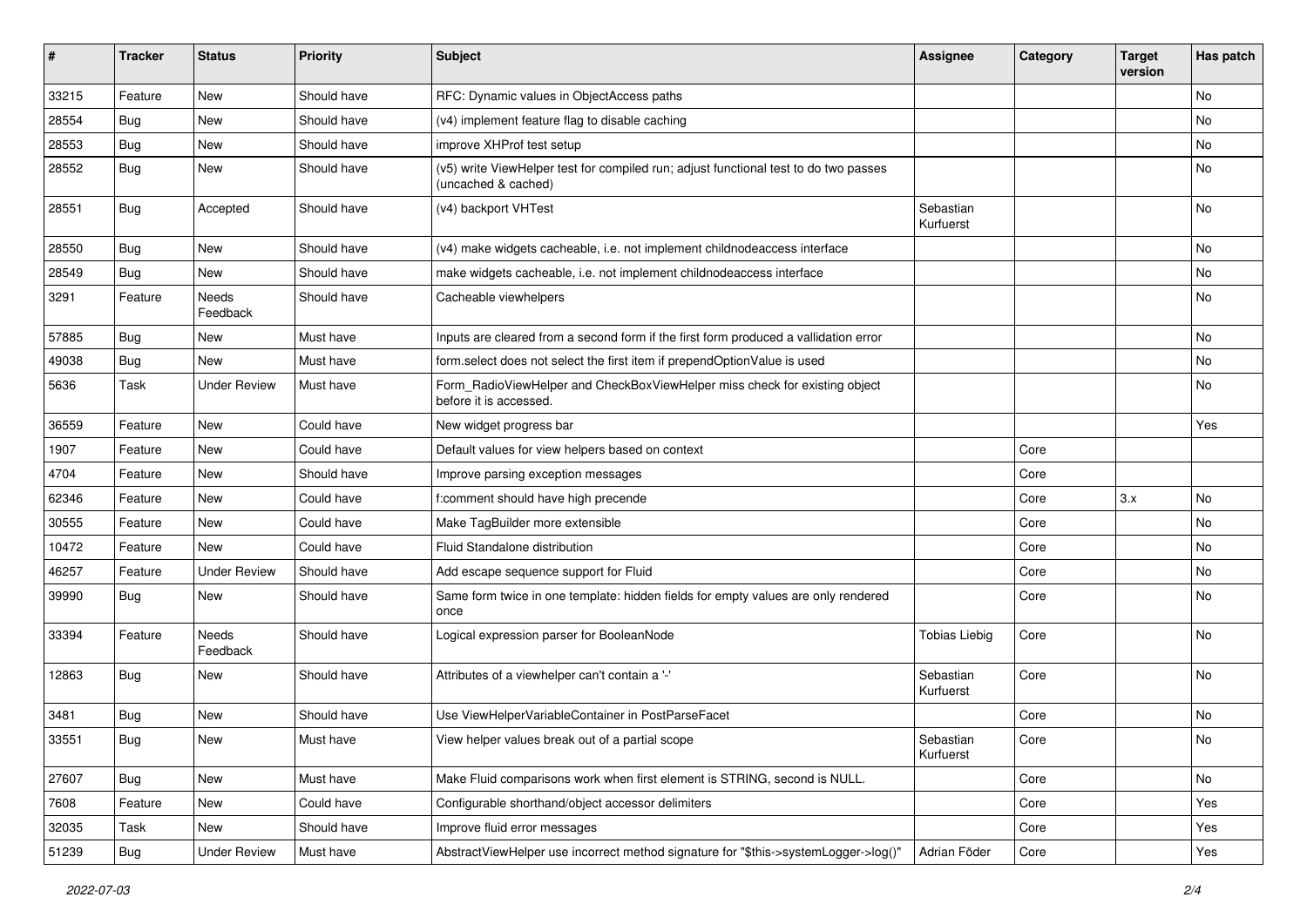| #     | <b>Tracker</b> | <b>Status</b>       | <b>Priority</b>      | <b>Subject</b>                                                                                         | <b>Assignee</b>             | Category           | <b>Target</b><br>version | Has patch |
|-------|----------------|---------------------|----------------------|--------------------------------------------------------------------------------------------------------|-----------------------------|--------------------|--------------------------|-----------|
| 60181 | Feature        | New                 | Could have           | Caching mechanism for Fluid Views/Templates                                                            |                             | View               |                          | <b>No</b> |
| 8989  | Feature        | Needs<br>Feedback   | Could have           | Search path for fluid template files                                                                   |                             | View               |                          | No        |
| 46289 | Bug            | Needs<br>Feedback   | Should have          | Enable Escaping Interceptor in XML request format                                                      |                             | View               | 2.0.1                    | No        |
| 45394 | Task           | New                 | Should have          | Forwardport Unit test for standalone view                                                              |                             | View               |                          | No        |
| 43072 | Task           | New                 | Should have          | Remove TOKENS for adding templates fallback in Backporter                                              |                             | View               |                          | No        |
| 38369 | Bug            | New                 | Must have            | Resource ViewHelpers should not fall back to request package                                           |                             | View               |                          | No        |
| 9950  | Task           | New                 | Should have          | Binding to nested arrays impossible for form-elements                                                  |                             | <b>ViewHelpers</b> |                          |           |
| 26664 | Task           | <b>New</b>          | Won't have this time | Clean up Form ViewHelpers                                                                              |                             | <b>ViewHelpers</b> |                          | <b>No</b> |
| 26658 | Task           | New                 | Won't have this time | Make Form ViewHelpers consistent                                                                       |                             | <b>ViewHelpers</b> |                          | No        |
| 34309 | Task           | New                 | Could have           | Unknown ViewHelpers cause exception - should be handled more graceful                                  |                             | <b>ViewHelpers</b> |                          | No        |
| 3725  | Feature        | <b>New</b>          | Could have           | <b>CSS Engine</b>                                                                                      | Christian Müller            | ViewHelpers        |                          | No        |
| 65424 | Bug            | <b>Under Review</b> | Should have          | SelectViewHelper must respect option(Value Label)Field for arrays                                      |                             | <b>ViewHelpers</b> |                          | <b>No</b> |
| 60003 | Feature        | New                 | Should have          | Add required-Attribute to f:form.password                                                              |                             | ViewHelpers        |                          | No        |
| 54284 | Bug            | New                 | Should have          | Default Option for Switch/Case VH                                                                      |                             | ViewHelpers        |                          | <b>No</b> |
| 54195 | Task           | <b>New</b>          | Should have          | Rename and move FormViewHelper's errorClass value, currently 'f3-form-error'                           | Adrian Föder                | ViewHelpers        |                          | No        |
| 49600 | <b>Bug</b>     | New                 | Should have          | f:form tag shown as a HTML on frontend                                                                 |                             | ViewHelpers        |                          | <b>No</b> |
| 44234 | Bug            | <b>Under Review</b> | Should have          | selectViewHelper's sorting does not respect locale collation                                           |                             | <b>ViewHelpers</b> | 2.1                      | <b>No</b> |
| 43346 | Feature        | <b>Under Review</b> | Should have          | Allow property mapping configuration via template                                                      | Karsten<br>Dambekalns       | ViewHelpers        | 2.1                      | <b>No</b> |
| 40998 | Bug            | <b>Under Review</b> | Should have          | Missing parent request namespaces in form field name prefix                                            | Sebastian<br>Kurfuerst      | <b>ViewHelpers</b> | 1.1.1                    | <b>No</b> |
| 39936 | Feature        | <b>New</b>          | Should have          | registerTagAttribute should handle default values                                                      |                             | <b>ViewHelpers</b> |                          | <b>No</b> |
| 37619 | Bug            | New                 | Should have          | Fatal Error when using variable in name attribute of Section ViewHelper                                |                             | ViewHelpers        |                          | No        |
| 36662 | Bug            | Needs<br>Feedback   | Should have          | Checked state isn't always correct when property is collection                                         | Kevin Ulrich<br>Moschallski | <b>ViewHelpers</b> | 1.1.1                    | No        |
| 36410 | Feature        | New                 | Should have          | Allow templates to send arguments back to layout                                                       |                             | <b>ViewHelpers</b> |                          | No        |
| 34682 | <b>Bug</b>     | Under Review        | Should have          | Radio Button missing checked on validation error                                                       |                             | ViewHelpers        |                          | <b>No</b> |
| 10911 | Task           | New                 | Should have          | Tx Fluid ViewHelpers Form AbstractFormViewHelper->renderHiddenIdentityField<br>should be more reliable |                             | <b>ViewHelpers</b> |                          | No        |
| 8648  | Bug            | New                 | Should have          | format.crop ViewHelper should support all features of the crop stdWrap function                        |                             | ViewHelpers        |                          | No        |
| 8491  | Task           | Needs<br>Feedback   | Should have          | link.action and uri.action differ in absolute argument                                                 | Karsten<br>Dambekalns       | ViewHelpers        |                          | No        |